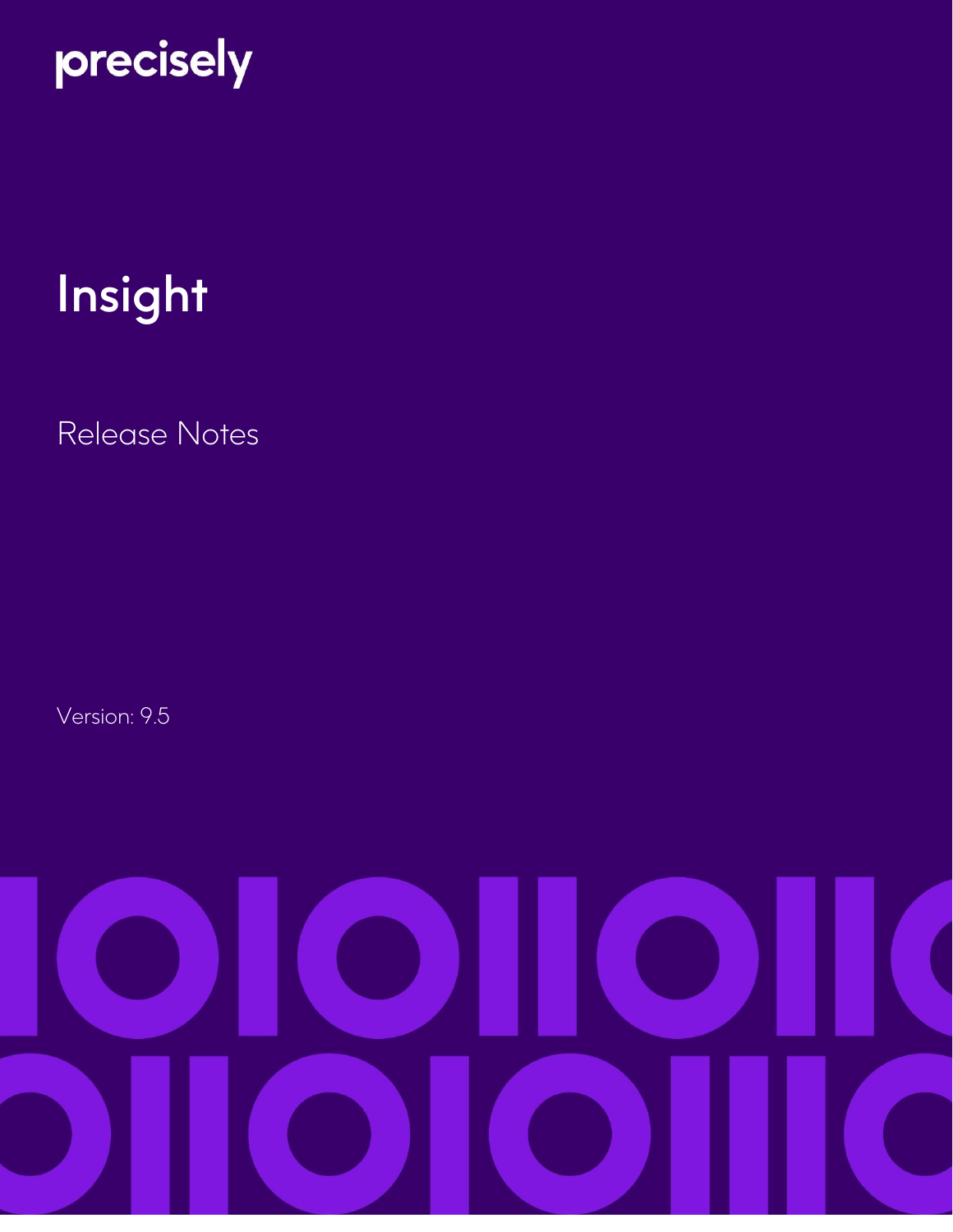# **Table of Contents**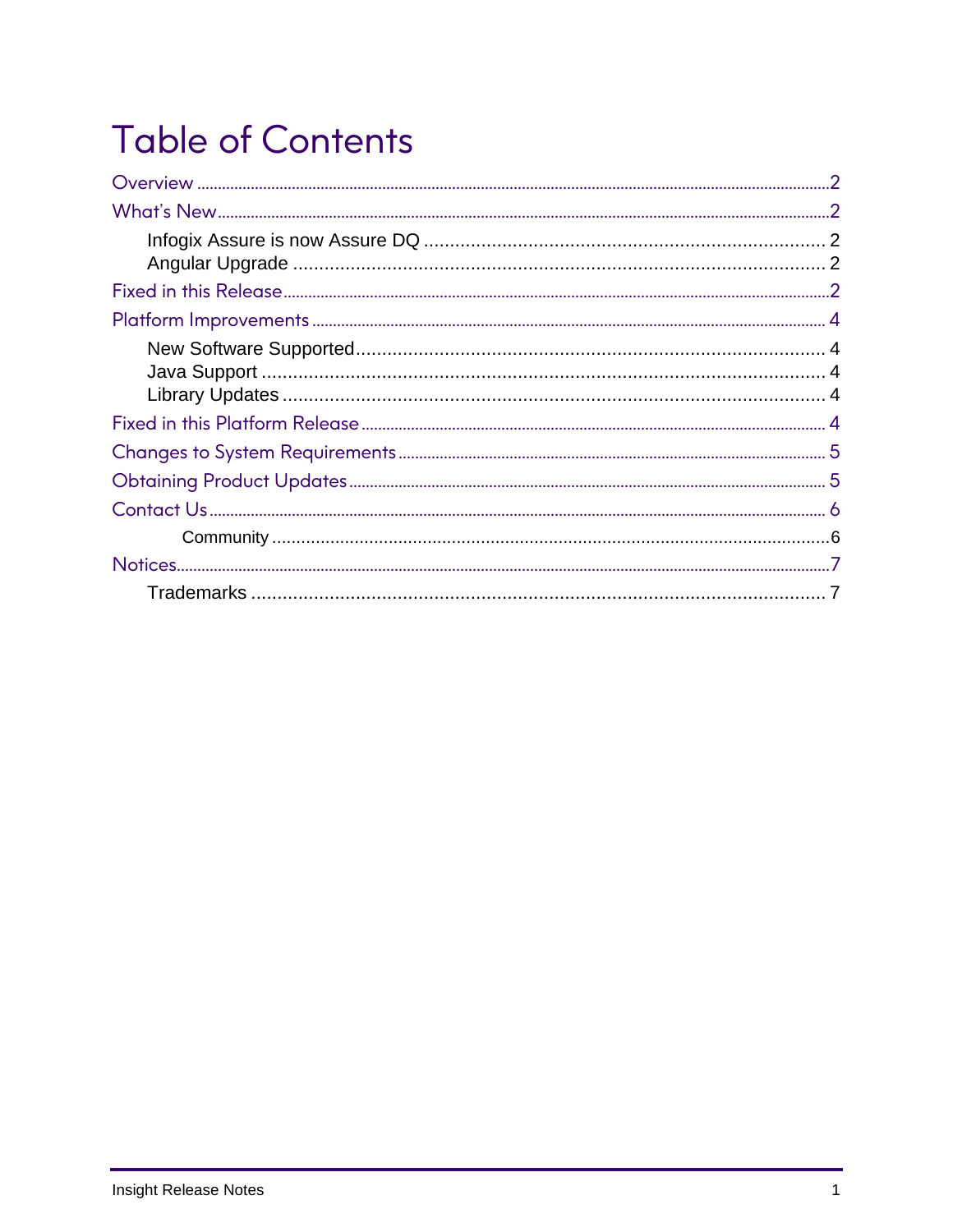### <span id="page-2-0"></span>Overview

The *Insight Release Notes* describe the enhancements and modifications included in Perceive 9.5. This document lists migration concerns, maintenance fixes that may affect your rules if you upgrade from a previous release and known issues.

Follow the instructions in the *Infogix Server Upgrade Guide* to upgrade the server to the new release.

### <span id="page-2-1"></span>What's New

This section summarizes the enhancements for Insight Release 9.5.

#### <span id="page-2-2"></span>Infogix Assure is now Assure DQ

As part of the Precisely rebranding strategy, Infogix Assure product is now rebranded Assure DQ. Within the user interface, users will see the new Assure DQ naming being used.

Note that there may still be some underlying references to "Infogix Assure", but those have been kept to reduce any issues with the broader backend name dependencies.

#### <span id="page-2-3"></span>Angular Upgrade

In this release, the version of Angular has been upgraded. This update, along with other third-party library upgrades, increase system security and performance.

### <span id="page-2-4"></span>Fixed in this Release

The following issues have been fixed in this release of Insight.

| <b>JIRA</b> | Details                                                                                                                        |
|-------------|--------------------------------------------------------------------------------------------------------------------------------|
| $II-10068$  | Fixed an issue where a null pointer exception is displayed<br>when severity rules of a control are updated.                    |
| II-10067    | Fixed an issue where the severity rules for ACR/Summary<br>and ACR/Detail controls are set incorrectly for new<br>definitions. |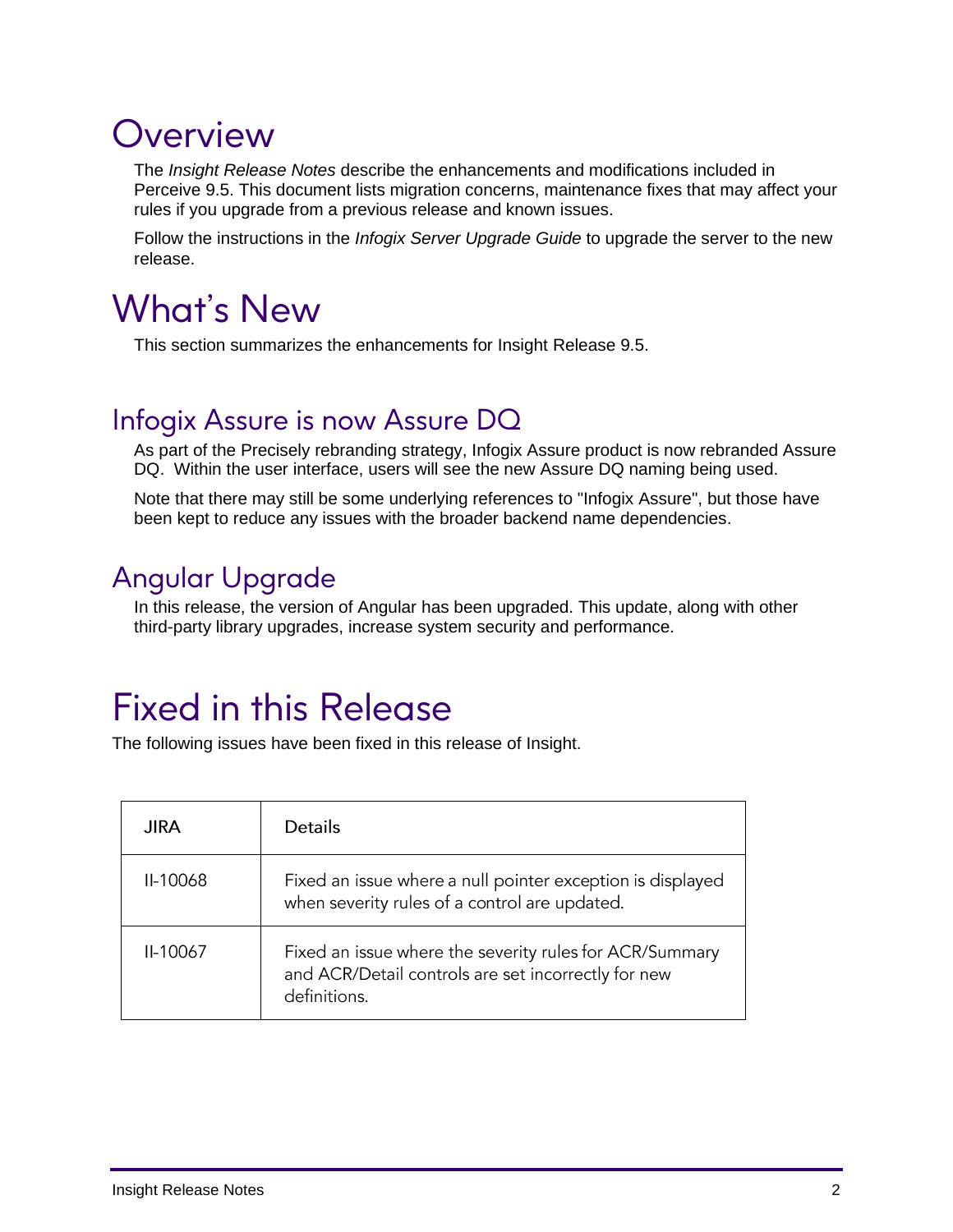| <b>JIRA</b> | <b>Details</b>                                                                                                                                                                                                       |
|-------------|----------------------------------------------------------------------------------------------------------------------------------------------------------------------------------------------------------------------|
| $II-10063$  | Fixed an issue where incorrect filtered results may be<br>displayed when the user clicks the breadcrumbs in Views ><br>Control Views to toggle between Aggregates and<br>Executions while the page is still loading. |
| $II-10162$  | Fixed an issue where a value, empty, is displayed in the<br>Type selection dropdown in the New Custom View<br>Component screen.                                                                                      |
| II-10056    | Fixed an issue where sorting on Last Updated Column<br>returned incorrect results in Custom View Component ><br>Open Custom View component.                                                                          |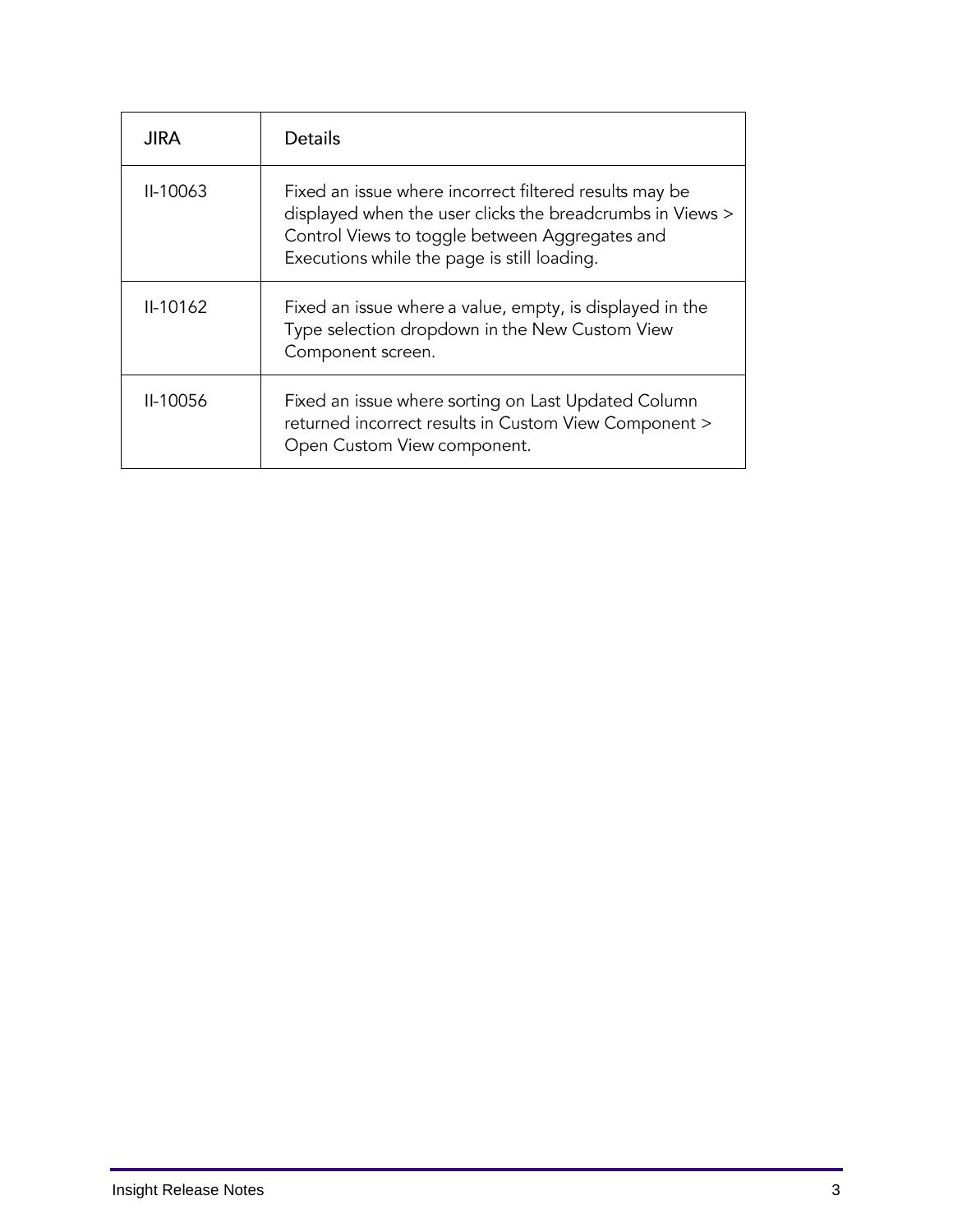## <span id="page-4-0"></span>Platform Improvements

This section summarizes changes to supported software, new features, and improvements for this release.

#### <span id="page-4-1"></span>New Software Supported

The following is now supported:

• WildFly 24.0.1

The complete list of supported software and hardware versions is included in the *Technical Specifications Document* included in the application documentation.

#### <span id="page-4-2"></span>Java Support

The product has been tested in the following Java environments:

- Amazon Corretto 11 for WildFly 24
- IBM SDK for IBM WebSphere

#### <span id="page-4-3"></span>Library Updates

In this release, several third-party libraries were updated. These updates increase system security and reliability. Several libraries were updated specifically to address security vulnerabilities.

## <span id="page-4-4"></span>Fixed in this Platform Release

The following issues have been fixed in this release.

| <b>JIRA</b> | <b>Details</b>                                                                                                                                                                                                         |
|-------------|------------------------------------------------------------------------------------------------------------------------------------------------------------------------------------------------------------------------|
| IP-5515     | Fixed an issue where changes to a user's group membership are<br>not becoming effective upon logging in to the application. This is<br>applicable for WildFly deployments only.                                        |
| IP-5645     | Updated log4j to a modified version of 1.2.17 that removes<br>classes for security vulnerabilities CVE-2019-17571 and CVE-<br>2021-4104                                                                                |
|             | Note: This update may impact your logging if you have<br>customized cee.log4j.properties.                                                                                                                              |
|             | If you use a customized cee.log4j.properties in your<br>CONFIG_OVERRIDE folder, be sure to copy the<br>components/kernel/conf/cee.log4j.properties to your<br>CONFIG_OVERRIDE folder and re-apply your customizations. |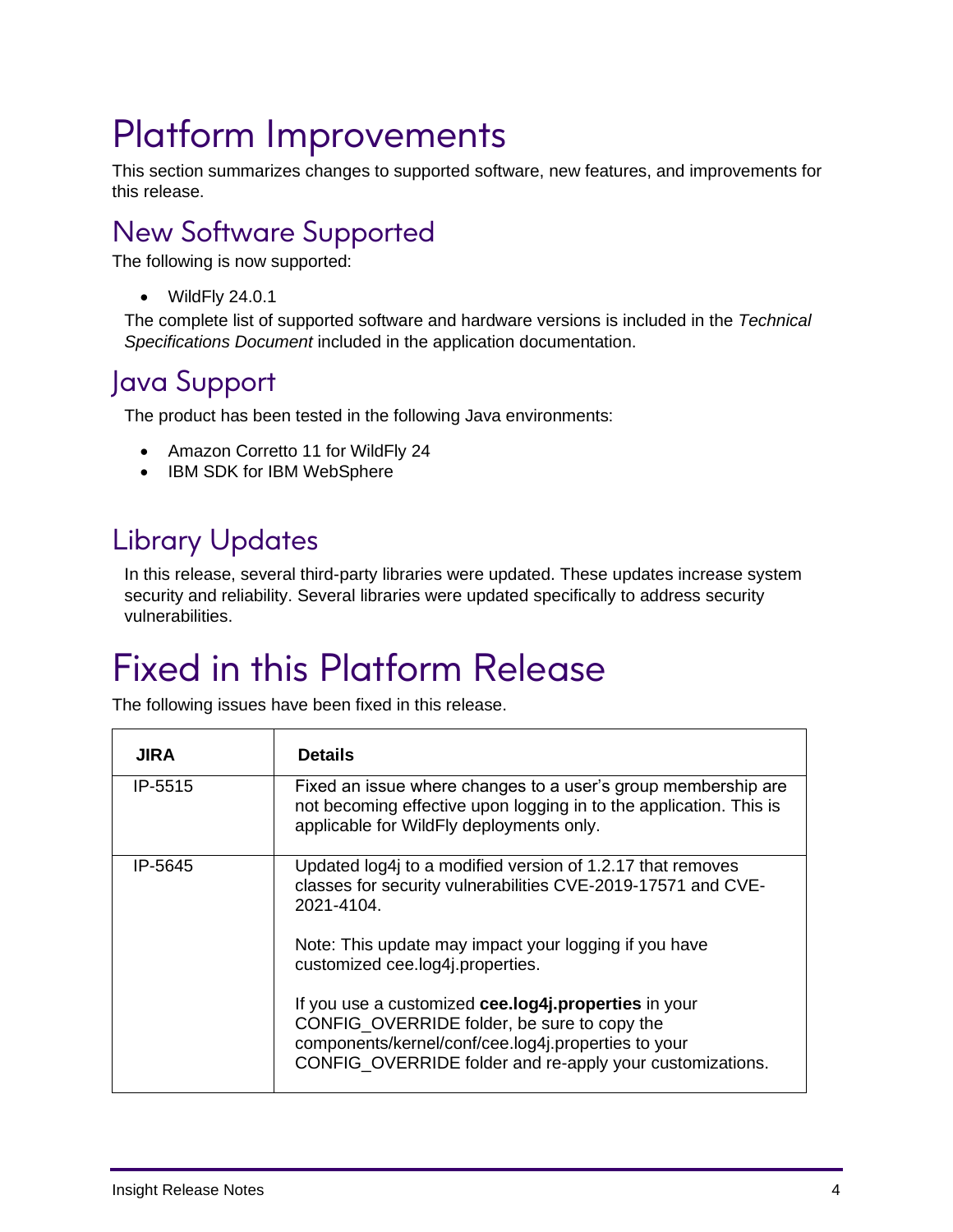# <span id="page-5-0"></span>Changes to System Requirements

For current technical specifications, see the Web site: [http://www.infogix.com/resource/infogix-technical-specifications](http://www.infogix.com/resource/infogix-technical-specifications/)

# <span id="page-5-1"></span>Obtaining Product Updates

Be sure to check for product updates for the 9.5 release. Log on to [http://support.infogix.com](http://support.infogix.com/) and download any applicable fix packs or patches.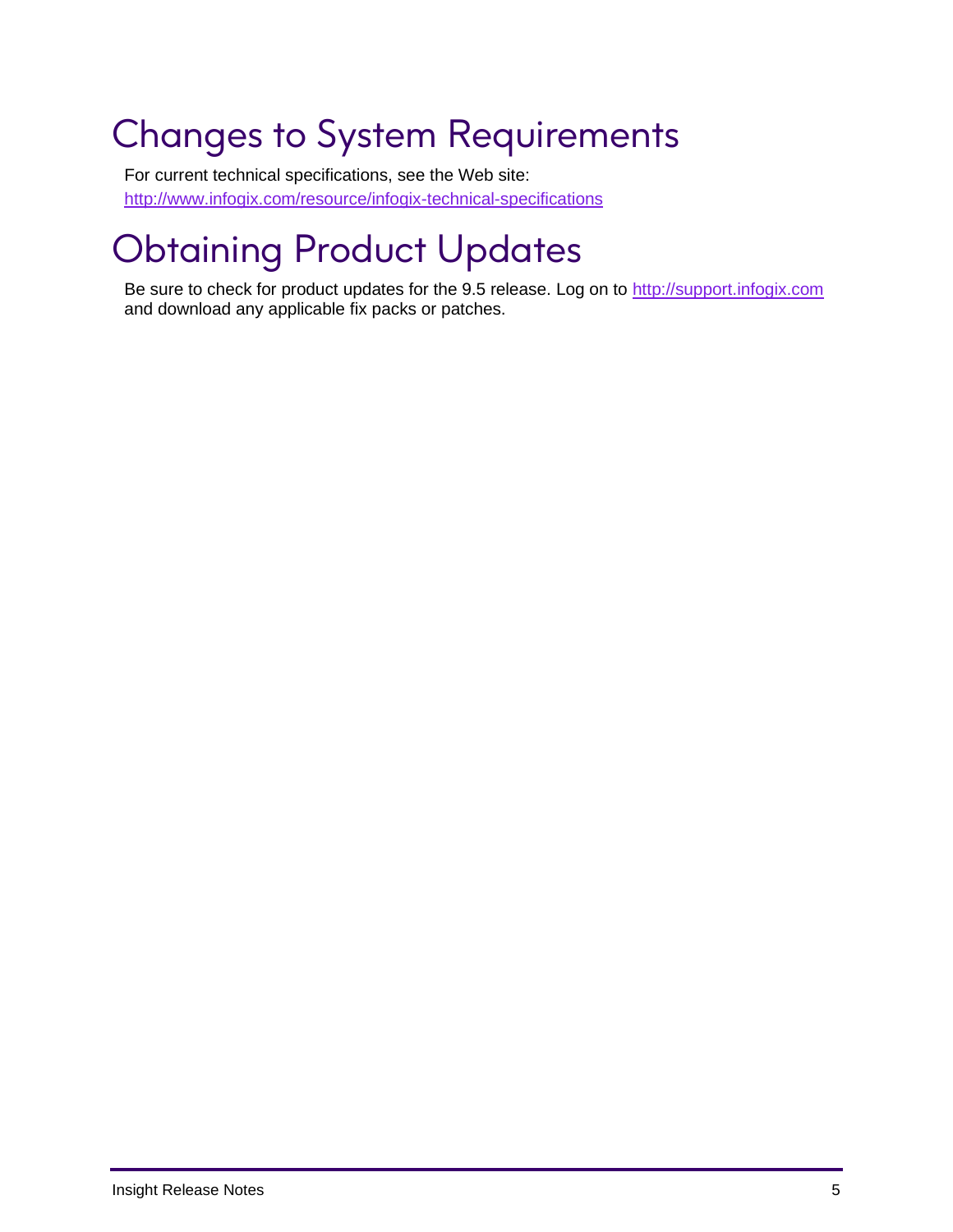# <span id="page-6-0"></span>Contact Us

If you encounter any technical issues, we recommend that you visit the support portal at [support.infogix.com.](https://support.infogix.com/hc/en-us)

If your query has not been discussed previously, you can create a new topic and receive answers from our product experts.

Alternatively, you can log a support ticket:

- 1. Select **Sign in** from the top right corner of the screen.
- 2. If you have already registered, enter your **Email** and **Password**, then click the **Sign in** button. Or, if you are not a registered support portal user, click **Sign up.**
- 3. Once you have registered and signed in, select **Submit a request** from the top right corner of the screen.
- 4. Complete all fields, then click **Submit** at the bottom of the screen.

#### <span id="page-6-1"></span>**Community**

Our product is constantly evolving and input from you is highly valued. If you have any suggestions, please contact the product team by submitting a feature request on the [Community.](https://support.infogix.com/hc/en-us/community/topics)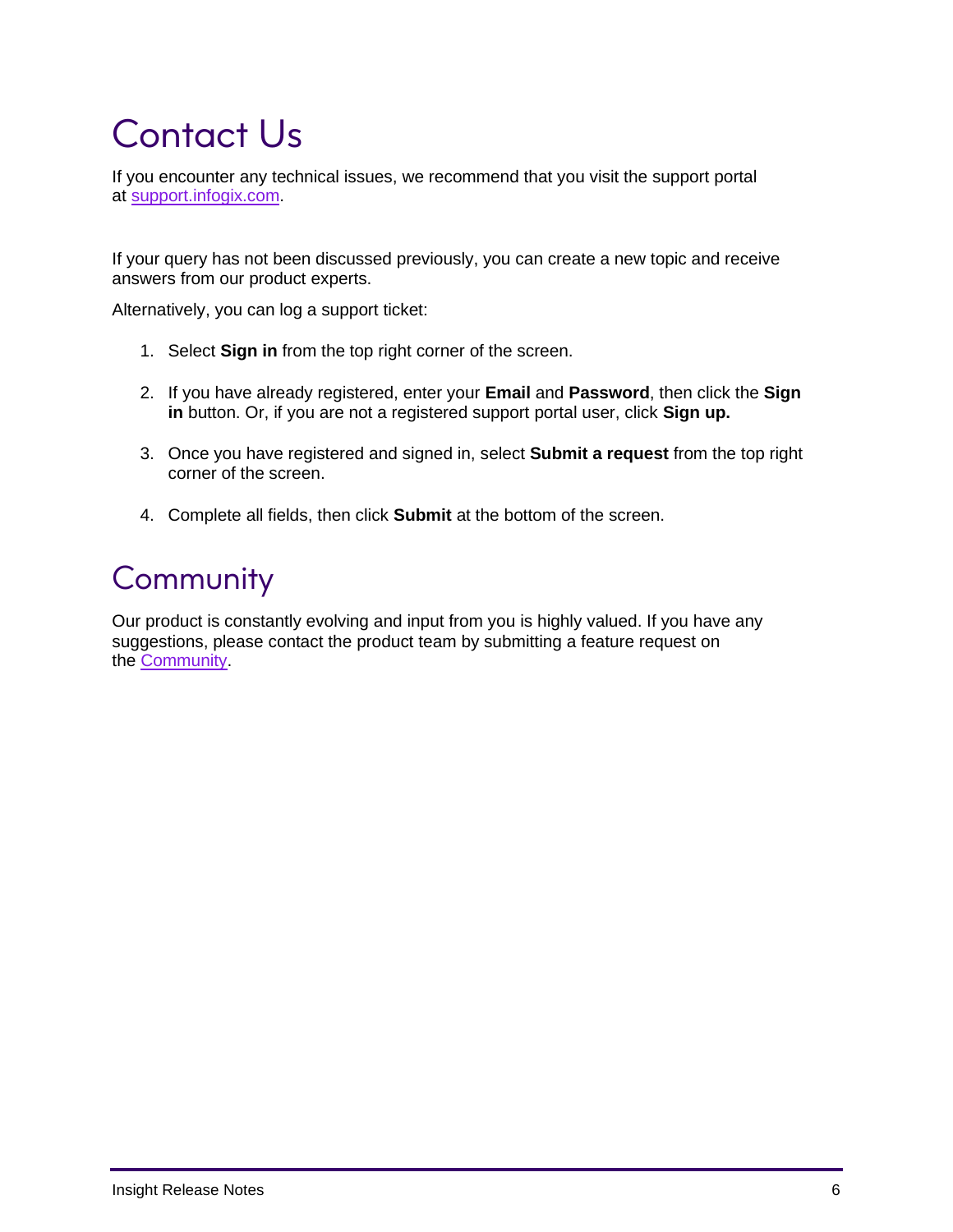### <span id="page-7-0"></span>**Notices**

#### <span id="page-7-1"></span>**Trademarks**

Infogix, the Infogix logo, ACR, ACR/Detail, ACR/Summary, ACR/Workbench, ACR/Connector, Infogix Assure, Infogix Insight, ACR/Instream, ACR/File, Infogix ER, Infogix Perceive, Data3Sixty, and Data360 are registered trademarks of Precisely. Data3Sixty Analyze, Data3Sixty Govern, Data3Sixty DQ+, Data360 Analyze, Data360 Govern and Data360 DQ+ are trademarks of Precisely. Any other trademarks or registered trademarks are the property of their respective owners.